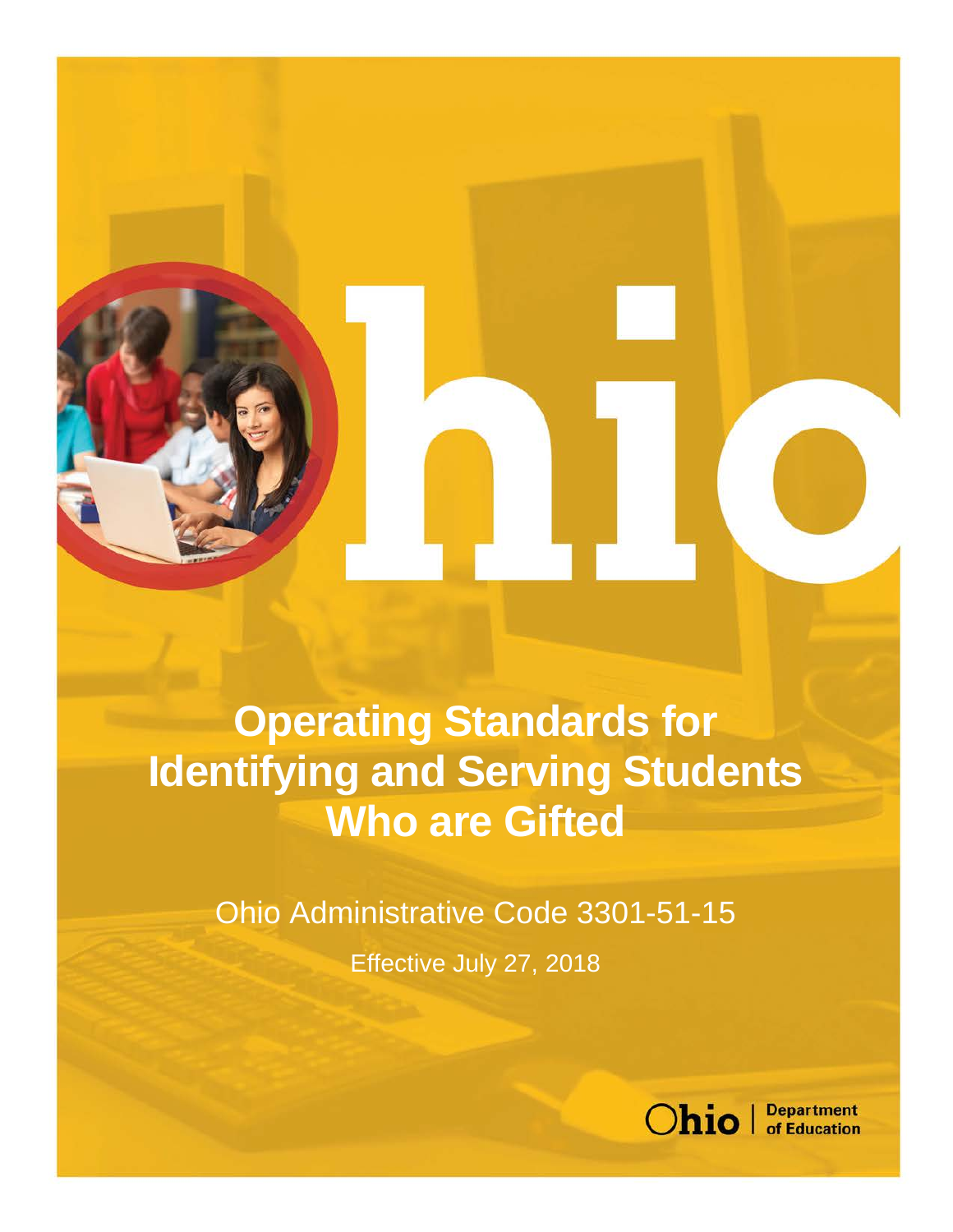## 3301-51-15 Operating standards for identifying and serving students who are gifted

### (A) Definitions

- (1) "Gifted" means students who perform or show potential for performing at remarkably high levels of accomplishment when compared to others of their age, experience, or environment and who are identified under division (A), (B), (C), or (D) of section [3324.03](http://codes.ohio.gov/orc/3324.03) of the Revised Code.
- (2) "School district" means a city, local, or exempted village school district and does not include a joint vocational school district.
- (3) "Specific academic ability field" means one or more of the following areas of instruction:
	- (a) Mathematics;
	- (b) Science;
	- (c) Reading, writing, or a combination of these skills; and/or
	- (d) Social studies.
- (4) "Trained individual" means a person who by training or experience is qualified to perform the prescribed activity, e.g., educator, private teacher, higher education faculty member, working professional in the field of visual or performing arts or a person trained to administer assessments/checklists to identify gifted ability in creative, visual or performing arts.
- (5) "Visual or performing arts ability" means ability in areas such as drawing, painting, sculpting, music, dance and drama.
- (B) General

All minimum standards for elementary and secondary schools shall be followed for students who are gifted.

## (C) Identification

(1) Definition

The board of education of each district shall identify students who are gifted and are enrolled in that district in grades kindergarten through twelve as follows:

- (a) A student shall be identified as exhibiting "superior cognitive ability" if the student did either of the following within the preceding twenty-four months:
	- (i) Scored two standard deviations above the mean, minus the standard error of measurement, on an approved individual standardized intelligence test administered by a licensed or certified school psychologist or licensed psychologist; or
	- (ii) Accomplished any one of the following:

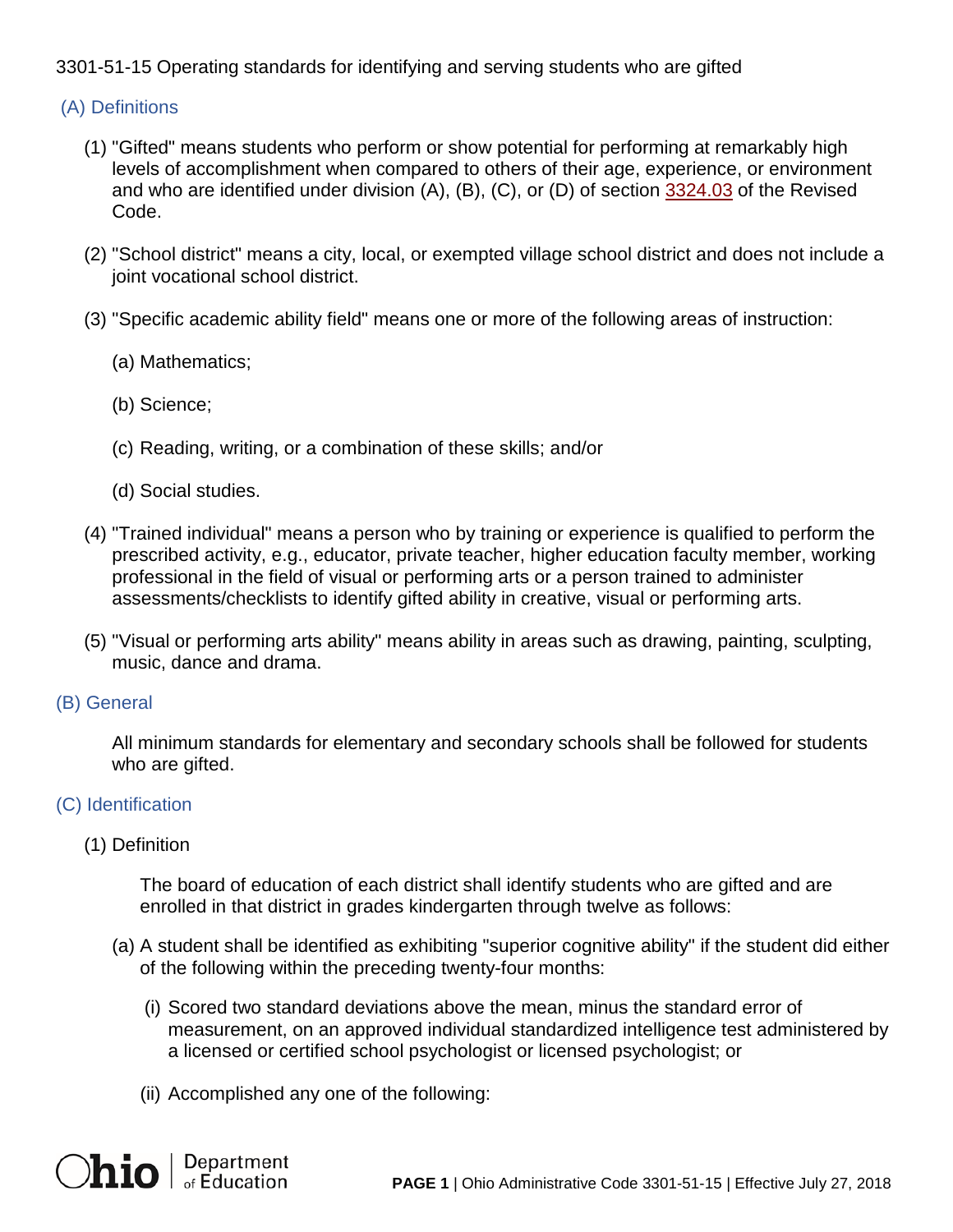- *(a)* Scored at least two standard deviations above the mean, minus the standard error of measurement, on an approved standardized group intelligence test;
- *(b)* Performed at or above the ninety-fifth percentile on an approved individual or group standardized basic or composite battery of a nationally normed achievement test; or
- *(c)* Attained an approved score on one or more above grade-level standardized, nationally normed approved tests.
- (b) A student shall be identified as exhibiting "specific academic ability" superior to that of students of similar age in a specific academic ability field, if, within the preceding twentyfour months the student performed at or above the ninety-fifth percentile at the national level on an approved individual or group standardized achievement test of specific academic ability in that field. A student may be identified as gifted in more than one specific academic ability field.
- (c) A student shall be identified as exhibiting "creative thinking ability" superior to a student of a similar age, if within the previous twenty-four months, the student scored one standard deviation above the mean, minus the standard error of measurement, on an approved individual or group intelligence test and also did either of the following:
	- (i) Attained a sufficient score, as established by the department of education, on an approved individual or group test of creative ability; or
	- (ii) Exhibited sufficient performance, as established by the department of education, on an approved checklist by a trained individual of creative behaviors.
- (d) A student shall be identified as exhibiting "visual or performing arts ability" superior to that of students of similar age if the student has done both of the following:
	- (i) Demonstrated to a trained individual through a display of work, an audition, or other performance or exhibition, superior ability in a visual or performing arts area; and
	- (ii) Exhibited to a trained individual sufficient performance, as established by the department of education, on an approved checklist of behaviors related to a specific arts area.
- (e) After any initial gifted identification made in conformance with this rule, a student shall remain identified regardless of subsequent testing or classroom performance.
- (2) Testing/assessment
	- (a) A list of the approved instruments and checklists will be established and published by the department of education.
	- (b) The district shall select instruments from the list established by the department for use in the identification of students who are gifted.
	- (c) The district shall ensure that assessment instruments:

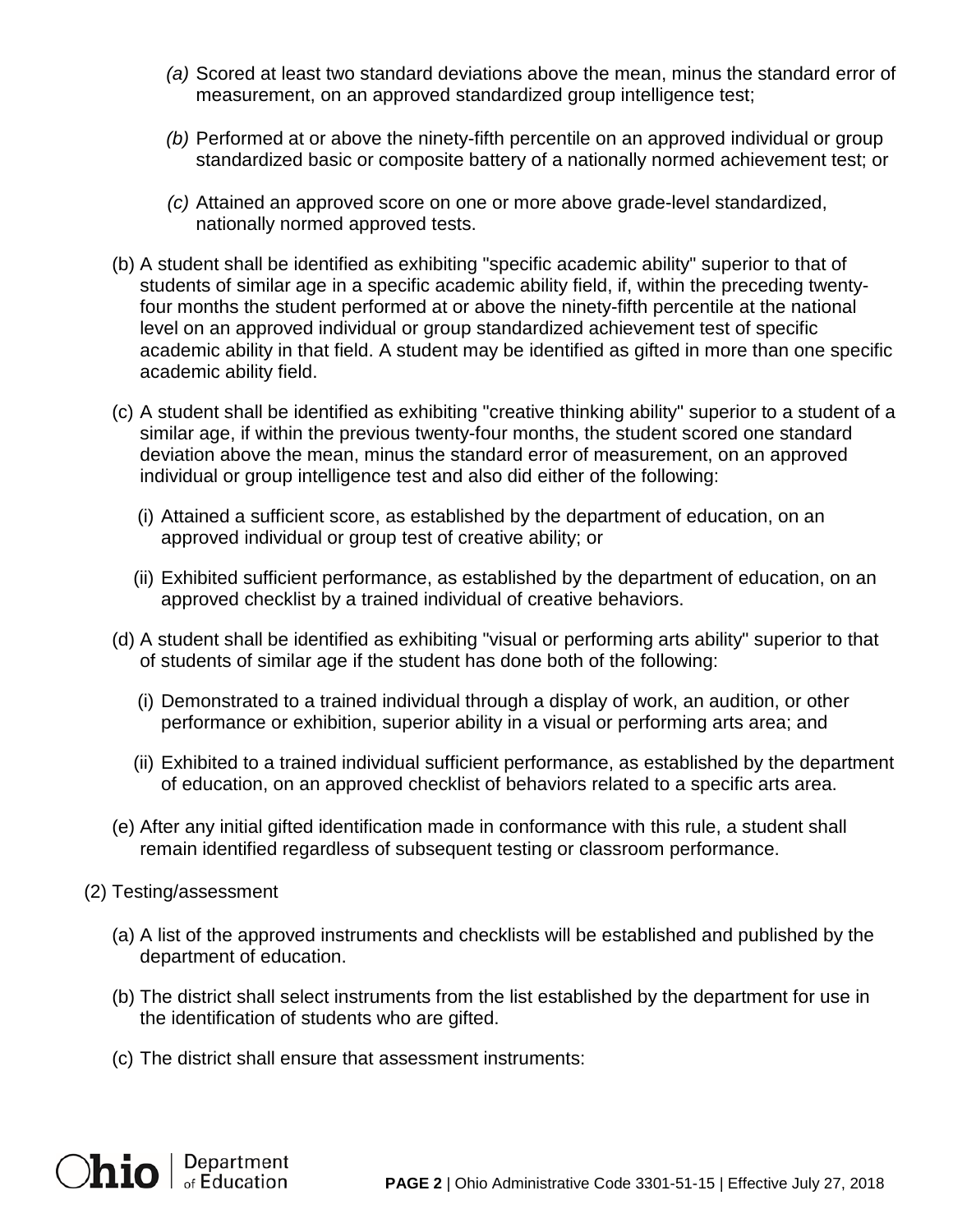- (i) Are administered by a trained individual in conformance with the instructions provided by their publisher;
- (ii) Have been validated for the specific purpose and populations for which they are used and measure the specific area(s) of gifted ability;
- (iii) Allow for appropriate screening and identification of minority or disadvantaged students, students with disabilities, and English learners;
- (iv) Are provided and administered in the student's native language or other mode of communication if English is a barrier to the student's performance or if requested by the parent;
- (v) Are provided and administered using the accommodations in a student's "Individualized Education Program" or "504 Plan." If these accommodations are not consistent with a test's allowable accommodations, a comparable approved assessment instrument shall be used; and
- (vi) Are selected and administered so as to best ensure that when a test is administered to a student with a disability or impaired sensory, manual or speaking skills, the test results accurately reflect the student's aptitude or achievement level or whatever other factors the test purports to measure, rather than reflecting the student's disability or impaired sensory, manual or speaking skills.
- (3) District identification plan

The board of education of each district shall adopt a plan as specified in section [3324.04](http://codes.ohio.gov/orc/3324.04) of the Revised Code for identifying students who are gifted:

- (a) The district identification plan, in accordance with department of education guidelines, shall be submitted to the department of education for approval immediately following district board of education approval.
- (b) The department of education shall approve the plan within sixty days if it contains all of the following:
	- (i) A description of the assessment instruments from the list approved by the department that the district will use to screen and identify students who are gifted;
	- (ii) The provision of at least two whole grade screening opportunities as follows:
		- *(a)* For (I) superior cognitive ability, (II) specific academic ability in the areas of (a) mathematics and (b) reading, writing or a combination of these skills, and (III) creative thinking ability for all students once prior to the end of grade two.
		- *(b)* For (I) superior cognitive ability, (II) specific academic ability in the areas of (a) mathematics and (b) reading, writing or a combination of these skills, and (III) creative thinking ability for all students once after the completion of grade two but prior to the end of grade six.

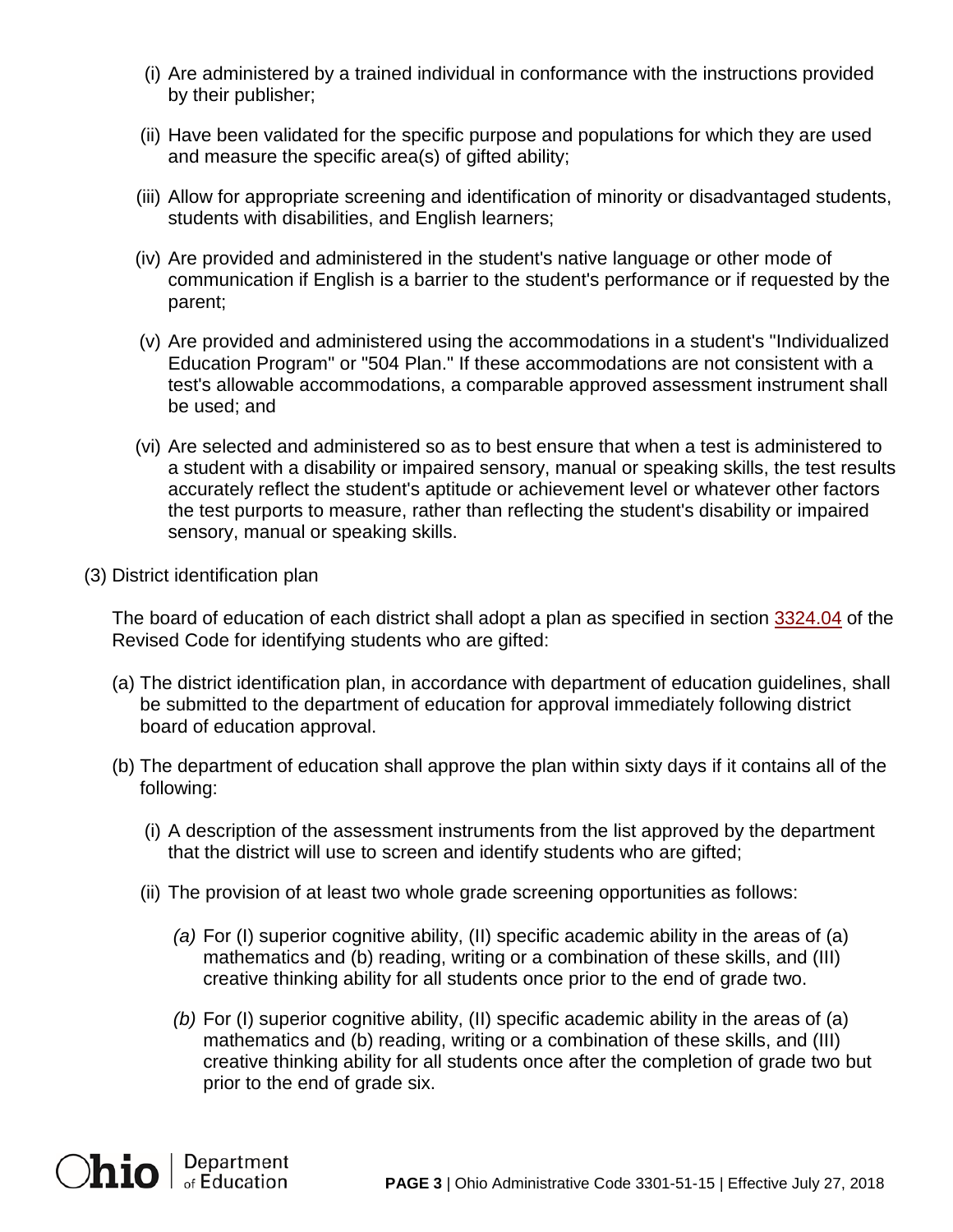- (iii) Acceptable scheduling procedures for screening and for administering assessment instruments for identifying students who are gifted. These procedures shall provide:
	- *(a)* In the case of students who have requested assessment or who have been recommended for assessment by teachers, parents, or other students, at least two opportunities a year for assessment regardless of the grade levels where gifted services are offered. A student's initial assessment shall be completed within ninety days of referral;
	- *(b)* Assurance of inclusion in screening and assessment procedures for minority and disadvantaged students, students with disabilities, and English learners; and
	- *(c)* Assurance that any student transferring into the district will be assessed within ninety days of the transfer at the request of a parent;
- (iv) Procedures for notification of parents within thirty days of the district's receipt of a student's results on any screening procedure or assessment instrument; and
- (v) The provision of an opportunity for parents to appeal any decision about the results of any screening procedure or assessment, the scheduling of students for assessment, or the placement of a student in any program or for receipt of services.
- (c) The district shall accept assessment results from other districts or from a trained individual outside the district, as equivalent to district testing as set forth in paragraph (C) of this rule (identification) and may not exclude a student from service options due to reassessment, test scores from other districts or test scores from trained personnel outside the district if the student meets the criteria specified in paragraph (C) of this rule (identification). Districts shall not alter eligibility through any consideration or computation other than as set forth in paragraph (C) of this rule (identification).
- (d) The district's plan may provide for the district to contract with any qualified public or private service provider to provide screening or assessment services under the plan.
- (e) The district shall work with the department of education to amend the plan and ensure the plan meets approval, and if the district changes the plan such changes shall be submitted to the department of education immediately following district board of education approval.
- (4) District policy

The board of education of each district shall adopt a statement of its policy for the screening and identification of students who are gifted and shall distribute the policy statement to parents.

- (a) The policy statement shall specify:
	- (i) The criteria and methods the district uses to screen students and to select students for further assessment who perform or show potential for performing at remarkably high levels of accomplishment in each of the gifted areas specified in this rule;

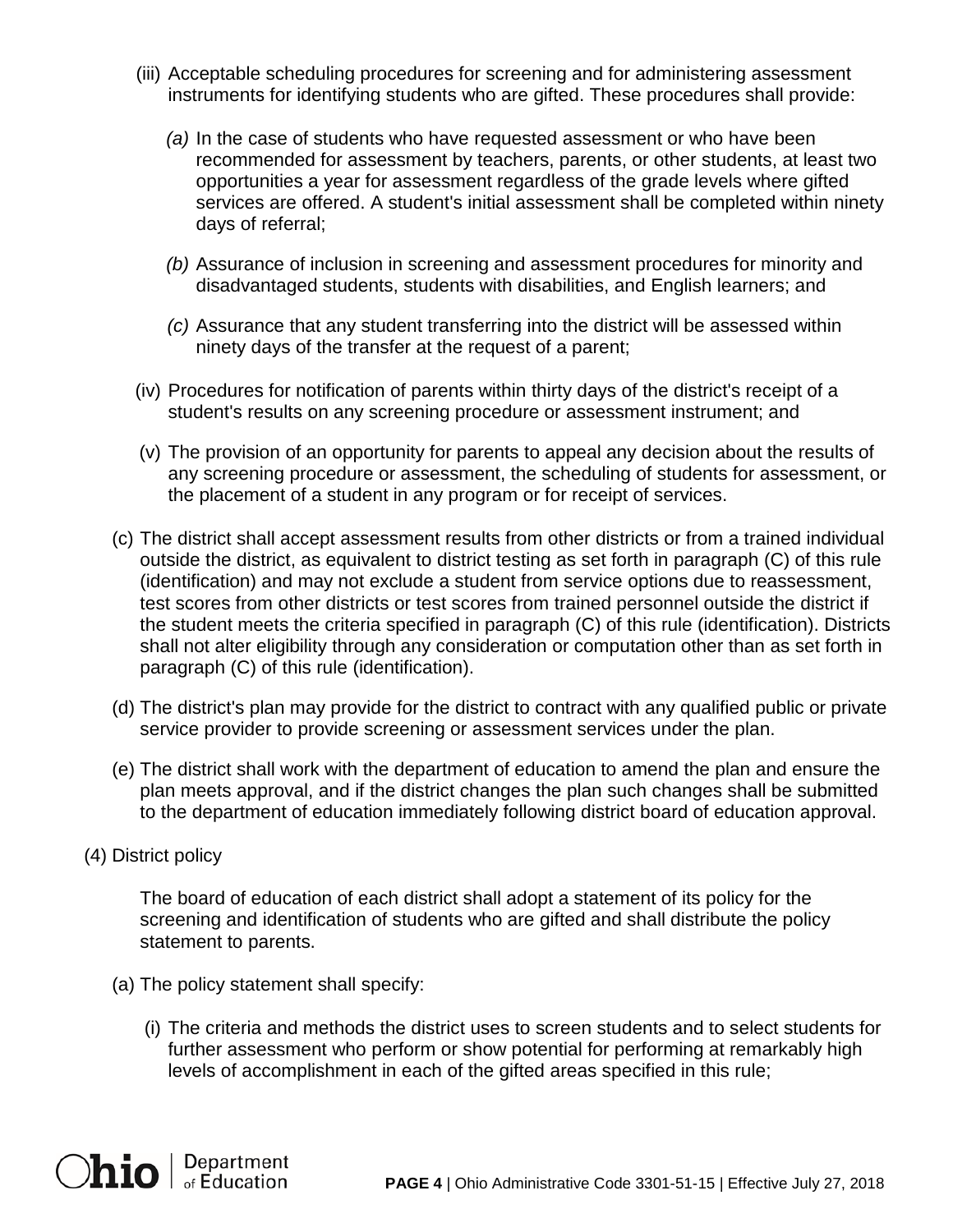- (ii) The sources of assessment data the district uses to select students for further testing and an explanation for parents of the multiple assessment instruments required to identify students who are gifted under section [3324.03](http://codes.ohio.gov/orc/3324.03) of the Revised Code;
- (iii) An explanation for parents of the method the district uses to ensure equal access to screening and further assessment by all district students, including minority or disadvantaged students, students with disabilities, and English learners;
- (iv) Provisions to ensure equal opportunity for all district students identified as gifted to receive services offered by the district;
- (v) Provisions for students to withdraw from gifted programs and services, for reassessment of students, and for assessment of students transferring into the district;
- (vi) A detailed list of the services likely to be provided to a student, based on the nature of a student's identification, and of all gifted services that are currently available within the school district including the criteria for receiving those services (paragraph (D)(7) of rule 3301-51-15 of the Administrative Code); and
- (vii) Methods for resolving disagreements between parents and the district concerning identification and placement decisions.
- (b) A copy of the district's policy adopted under this section shall accompany the district's plan submitted to the department of education under section [3324.04](http://codes.ohio.gov/orc/3324.04) of the Revised Code.

## (D) Provision of services

- (1) Gifted services must include instruction that is differentiated from the standard curriculum for that course in depth, breadth, complexity, pace, and/or where content is above-grade level.
- (2) Services shall occur during the typical instructional day with flexibility allowed for the scheduling of district-approved internships or mentorships and higher education coursework, including credit flexibility.
- (3) Instructional time, class size, and caseload ratios for all service settings shall be equivalent to districtwide instructional time, class size, and caseload ratios for the corresponding subject, grade level, and setting under Chapter 3301-35 of the Administrative Code with exceptions as noted per paragraph (D)(4) of this rule.
- (4) A continuum of services provided by each district board of education, where content is delivered per paragraph (D)(1) of this rule, may include but is not limited to such options as the following:
	- (a) A full-time self-contained classroom where the gifted intervention specialist is the teacher of record and all students are identified as gifted. A maximum of twenty students at one time is permitted in this setting. The department of education, office for exceptional children, shall establish policies and procedures for granting temporary waivers related to this setting;

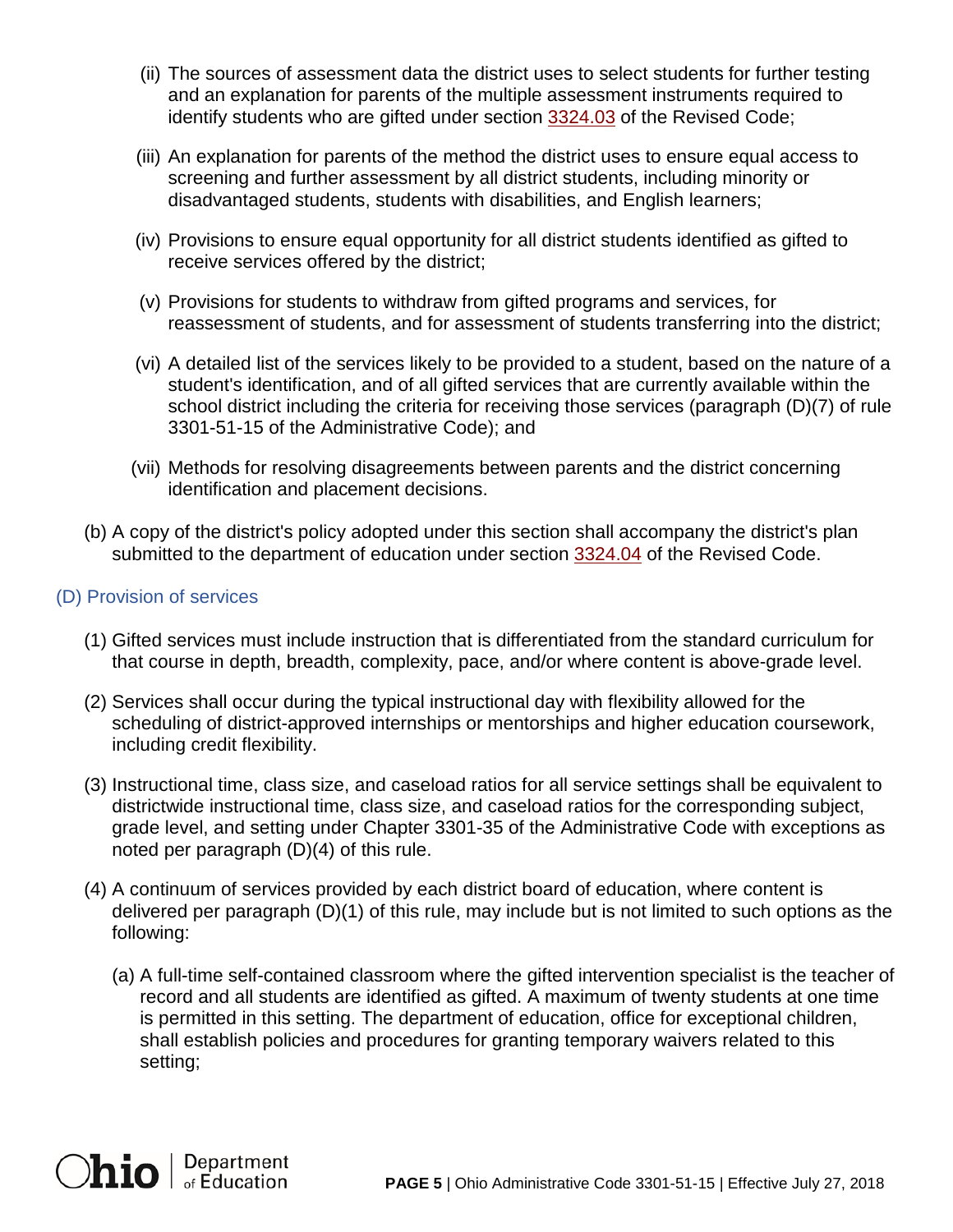- (b) A single subject self-contained course where the gifted intervention specialist is the teacher of record and all students are identified as gifted;
- (c) Services through co-teaching in a cluster grouping setting where a group of students who are gifted is deliberately placed together in a classroom where one teacher is a gifted intervention specialist with a maximum of twenty students who are gifted at any one time and a maximum caseload of eighty students who are gifted. The teachers shall be provided with regularly scheduled collaborative planning time. Each student served in this setting shall be provided instruction for no less than one core content class period a day or an average of fifteen per cent of the school week. The department of education, office for exceptional children, shall establish policies and procedures for granting temporary waivers related to this setting;
- (d) A resource room/pull-out where the gifted intervention specialist has a maximum of twenty students who are gifted at any one time and a maximum caseload of eighty students who are gifted. Each student served in this setting shall be provided instruction for no less than one core content class period a day or an average of fifteen per cent of the school week. The department of education, office for exceptional children, shall establish policies and procedures for granting temporary waivers related to this setting;
- (e) Cluster grouping where a small group of students who are gifted is deliberately placed together in a classroom. Each student served in this setting shall be provided instruction for no less than one core content class period a day or an average of fifteen per cent of the school week;
- (f) An honors course;
- (g) An international baccalaureate course;
- (h) An advanced placement course;
- (i) Services through a trained arts instructor;
- (j) Grade acceleration, early entrance to kindergarten or first grade, subject acceleration, or early graduation from high school per district acceleration policy approved under section [3324.10](http://codes.ohio.gov/orc/3324.10) of the Revised Code;
- (k) Dual enrollment opportunities including but not limited to college credit plus;
- (l) In internships and mentorships; and/or
- (m) Educational options including credit flexibility, advanced online courses and programs and other options as defined in rules [3301-35-01](http://codes.ohio.gov/oac/3301-35-01) and [3301-35-06](http://codes.ohio.gov/oac/3301-35-06) of the Administrative Code.
- (5) Services for students shall be consistent with their area(s) of identification and shall be differentiated to meet their needs.
- (6) The district shall only indicate to parents or report to the department of education that a student is receiving gifted education services when services are provided in conformance with this rule.

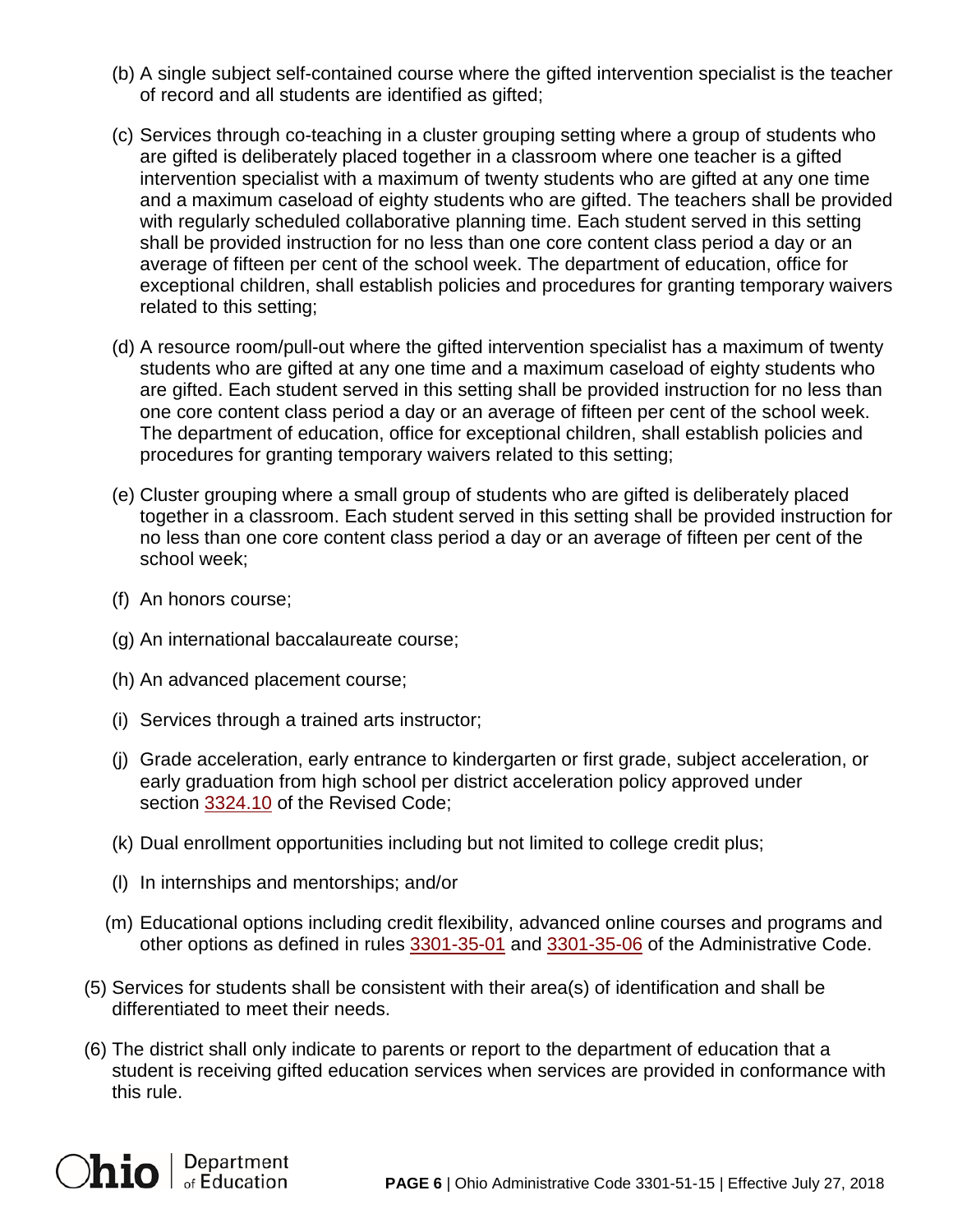- (7) Placement procedures for district services shall be in conformance with the district's written criteria for determining eligibility for placement in those services.
	- (a) Written criteria for determining eligibility for placement in a gifted service shall be provided to any parent, district educator, or the department of education upon request.
	- (b) Written criteria provided by the district shall include an explanation of the methods used to ensure equal access to each gifted service for all eligible district students, including minority or disadvantaged students, students with disabilities and English learners. This written criteria shall not unduly restrict access to services.
	- (c) Subjective criteria such as grades and teacher recommendations shall not be used to exclude a student from service.
	- (d) All district students who meet the written criteria for a gifted service shall be provided an equal opportunity to receive that service.
- (8) Personnel shall meet the qualifications listed in this paragraph and shall provide services that are consistent with this rule.
	- (a) A gifted intervention specialist shall:
		- (i) Hold licensure or endorsement in gifted education; and
		- (ii) Participate in ongoing professional development related to gifted education as documented on the "Individual Professional Development Plan" (IPDP) or other methods as determined by the department.
	- (b) A general education teacher who is designated as a provider of gifted services shall:
		- (i) Receive specialized training in gifted education in order to meet the following competencies:
			- *(a)* The ability to differentiate instruction based on a student's readiness, knowledge and skill level, including using accelerated content, complexity, depth, challenge, creativity and abstractness;
			- *(b)* The ability to select, adapt, or create a variety of differentiated curricula that incorporate advanced, conceptually challenging, in-depth, distinctive and complex content;
			- *(c)* The ability to provide an extension or replacement of the general education curricula, to modify the learning process through strategies such as curriculum compacting, and to select alternative assignments and projects based on individual student needs;
			- *(d)* The ability to understand the social and emotional needs of students who are gifted and to address the impact of those needs on student learning;

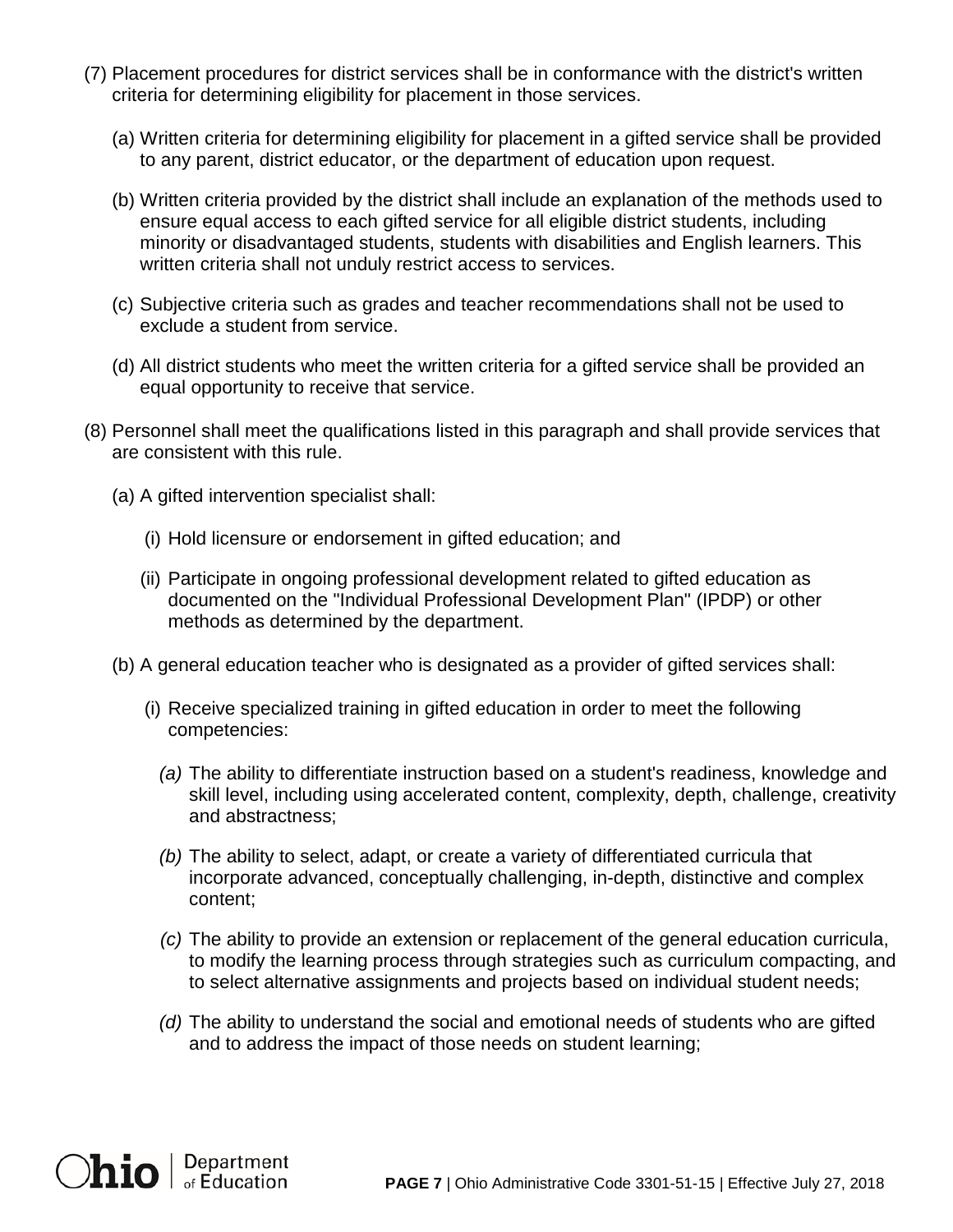- *(e)* The ability to recognize and respond to characteristics and needs of students from traditionally underrepresented populations who are gifted and create safe and culturally responsive learning environments;
- *(f)* The ability to use data from a variety of sources to measure and monitor the growth of students who are gifted;
- *(g)* The ability to select, use, and interpret technically sound formal and informal assessments for the purpose of academic decision making; and
- *(h)* The ability to participate in the development of the "Written Education Plan."
- (ii) Earn clock hours of professional development related to gifted education as specified:
	- *(a)* For general education teachers who do not have certified advanced placement or international baccalaureate training as outlined in paragraph (D)(8)(b)(ii)(b) of this rule, at least fifteen clock hours of professional development in gifted education during each year over four years with additional clock hours each year thereafter as determined by the district. Professional development must address the competencies listed in paragraphs  $(D)(8)(b)(i)(a)$  to  $(D)(8)(b)(i)(h)$  of this rule. During the first year of training, the teacher is considered a gifted service provider unless that teacher fails to meet the fifteen clock hours of gifted professional development by the end of the school year. The teacher remains a gifted service provider by meeting the minimum clock hours in each subsequent year.
	- *(b)* For general education teachers who are certified advanced placement or international baccalaureate teachers who have earned at least twenty-four hours of certified advanced placement or international baccalaureate training within the past five years, at least seven and one-half clock hours of professional development in gifted education during each year over four years with additional clock hours each year thereafter as determined by the district. Professional development must address the competencies listed in paragraphs  $(D)(8)(b)(i)(a)$ ,  $(D)(8)(b)(i)(a)(b)$ ,  $(D)(8)(b)(i)(a)(d)$ ,  $(D)(8)(b)(i)(a)(e)$ , and  $(D)(8)(b)(i)(a)(h)$  of this rule. During the first year of training, the teacher is considered a gifted service provider unless that teacher fails to meet the seven and one-half clock hours of gifted professional development by the end of the school year. The teacher remains a gifted service provider by meeting the minimum clock hours in each subsequent year.
	- *(c)* For general education teachers who are designated providers of gifted education services, any clock hours earned in excess of the minimum in a particular year per paragraphs  $(D)(8)(b)(ii)(a)$  and  $(D)(8)(b)(ii)(b)$  of this rule may be counted toward the requirement in any subsequent year.
	- *(d)* For general education teachers who are designated providers of gifted education services as of or after July 1, 2017, count any documented clock hours of qualifying professional development in gifted education earned in the preceding twenty-four months prior to the designation toward this requirement.
- (iii) Participate in ongoing professional development related to gifted education as specified in paragraphs  $(D)(8)(b)(ii)(a)$  and  $(D)(8)(b)(ii)(b)$  of this rule from an educator who holds

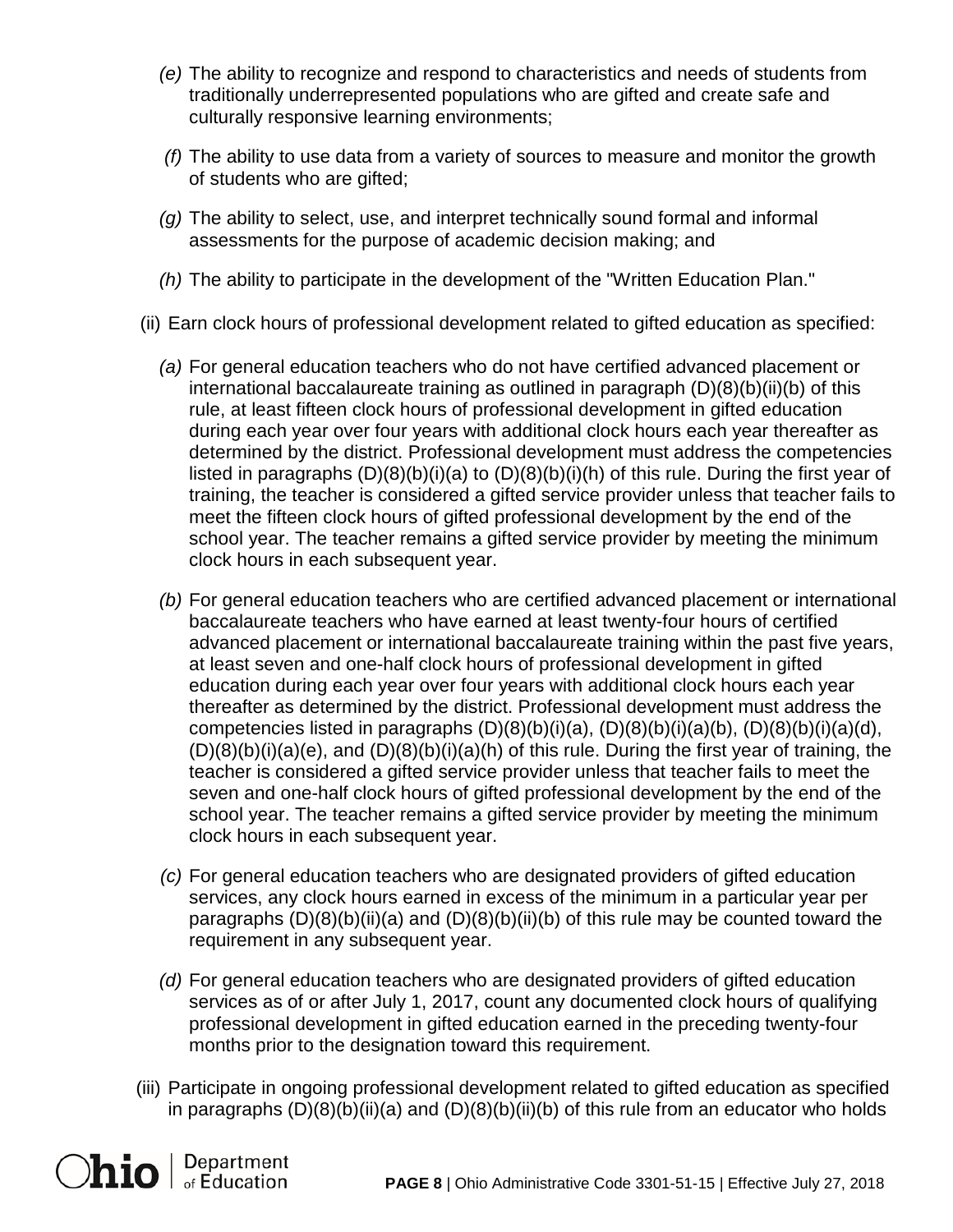licensure or endorsement in gifted education, a graduate degree in gifted education, or is a state or national presenter in gifted education;

- (iv) Document ongoing professional development and specialized training in gifted education on the "Individual Professional Development Plan" (IPDP), or by other methods as determined by the department and monitored by the district; and
- (v) Receive ongoing support in curriculum development and instruction from an educator who holds licensure or endorsement in gifted education.
- (c) A Coordinator of gifted education services shall:
	- (i) Demonstrate evidence of at least three years successful teaching experience;
	- (ii) Hold Ohio administrative specialist license, if the coordinator is to supervise teachers;
	- (iii) Hold licensure or endorsement in gifted education; and
	- (iv) Participate in ongoing professional development related to gifted education as documented on the "Individual Professional Development Plan" (IPDP) or other methods as determined by the department.
- (9) Coordinators of gifted education shall provide the following services for school districts:
	- (a) Assist in the identification of students who are gifted;
	- (b) Assist in the placement of students who are gifted in appropriate educational services and settings;
	- (c) Assist school personnel in the design of gifted education services;
	- (d) Consult with school personnel regarding gifted education issues in district strategic planning processes and the development of school improvement plans;
	- (e) Assist school personnel in the on-going evaluation of the effectiveness of gifted education services, including input from parents of students who are gifted;
	- (f) Consult with school personnel about ways to develop and adapt curriculum, materials, and teaching strategies; and
	- (g) Assist school personnel in ensuring that documents required in this rule regarding gifted identification procedures and written criteria for placement in gifted services are accurate and accessible to parents and other stakeholders.
- (10) All personnel providing gifted services shall be provided with appropriate space and sufficient time for designing their work, evaluating student progress, conferencing, and planning.
- (11) Gifted coordinators, gifted intervention specialists, and all general educators providing gifted services are accountable through the Ohio educator evaluation system.

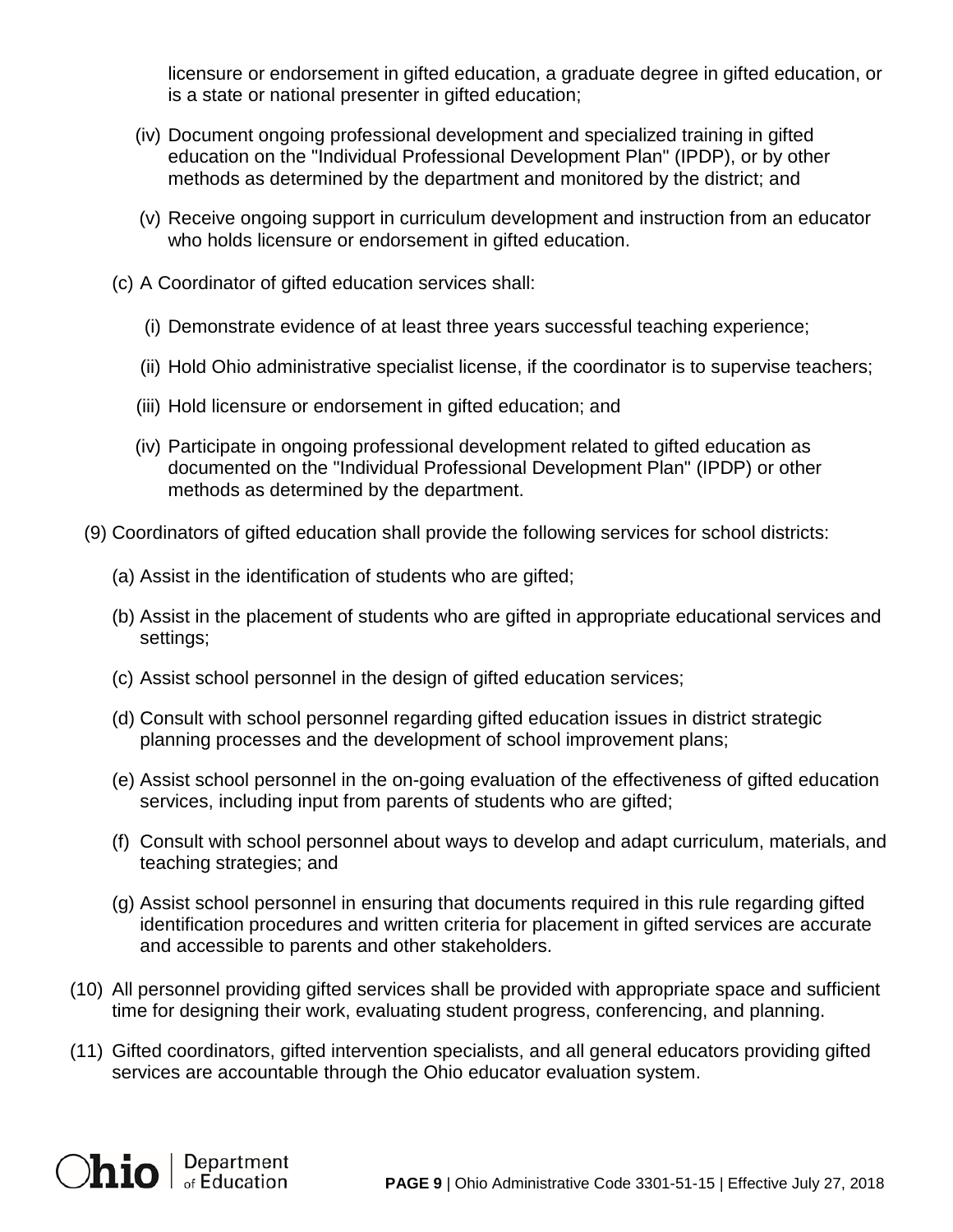### (E) Written education plan (WEP)

Gifted services shall be guided by a WEP. The district shall provide parents with periodic reports regarding the student's progress toward meeting goals and the effectiveness of the services provided in accordance with the WEP.

- (1) The WEP shall be developed in collaboration with an educator who holds licensure or endorsement in gifted education. The WEP shall:
	- (a) Provide a description of the services to be provided including:
		- (i) Goals for the student in each service specified including, but not limited to, measurable academic goals. Goals may also include curricular, guidance and instructional practices which support the student's social and emotional needs;
		- (ii) Methods and performance measurements for evaluating progress toward achieving the goals specified;
		- (iii) Methods and schedule for reporting progress to students and parents;
		- (iv) Staff members responsible for ensuring that specified services are delivered;
		- (v) Policies regarding the waiver of assignments and the scheduling of tests missed while participating in any gifted services provided outside the general education classroom; and
		- (vi) Include a date by which the WEP will be annually reviewed for possible revision.
	- (b) Parents, the collaborating educator, and all educators responsible for providing gifted education services to the student, including teachers providing differentiated instruction in general education settings, shall be provided a copy of the WEP.
	- (c) Districts shall make a reasonable attempt in writing, electronic or otherwise, at the commencement of services and each year thereafter in which a student receives gifted services, to obtain a parent or guardian signature on the WEP. Students shall not be denied services due to the lack of a parent or guardian signature.
- (2) For each student identified as gifted who is not provided gifted services per this rule, districts shall develop and disseminate to parents or guardians a no services letter which clearly communicates that the student is not receiving gifted services. The letter may include a list of enrichment opportunities provided to the student by the district.

### (F) Funding

- (1) Districts shall report the amount of funds spent on gifted education using guidelines prescribed by the department of education.
- (2) The department, no later than October thirtieth each year, shall publish on its website district expenditures for gifted education.

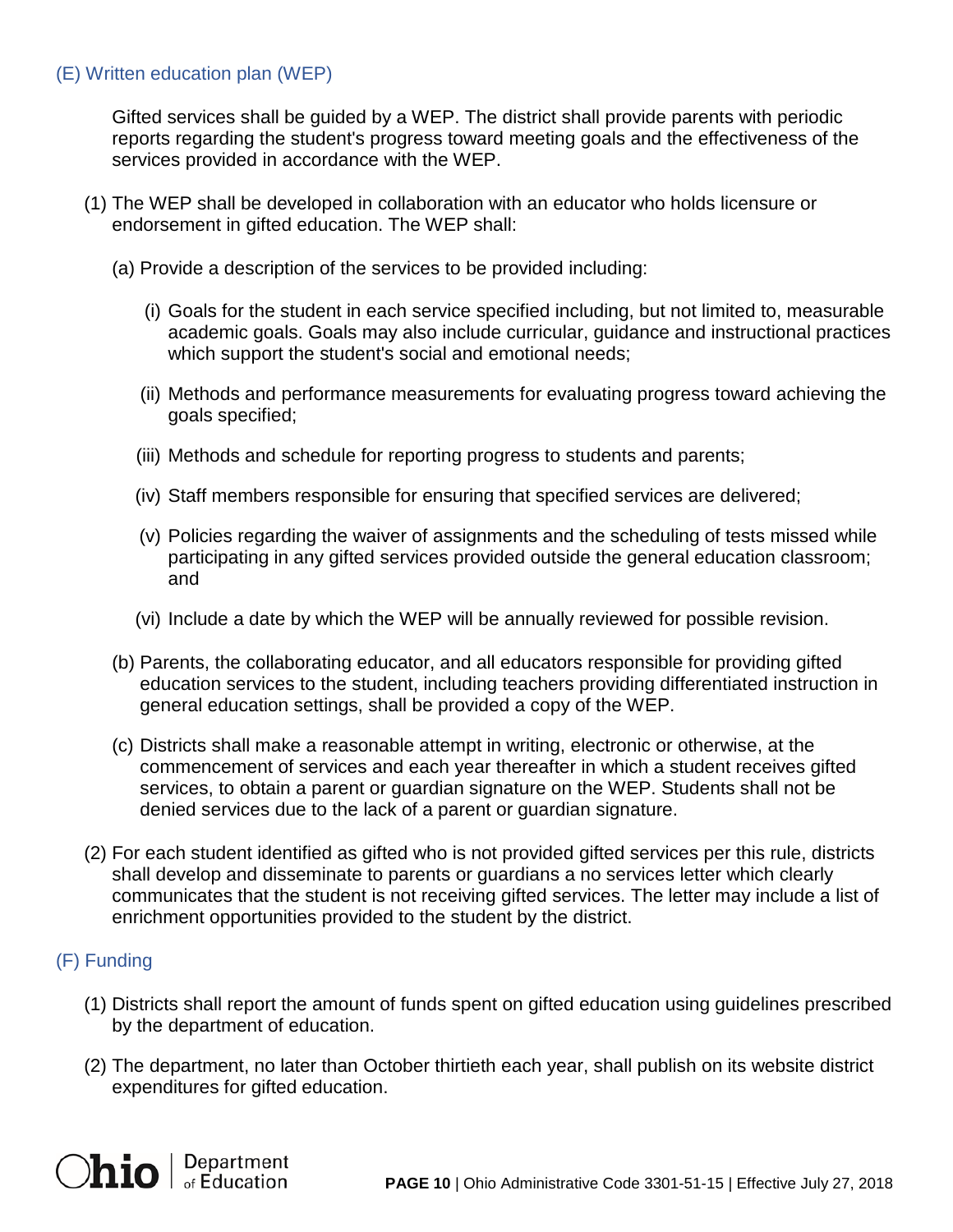- (3) In an allocation process determined by the department, where educational service centers receive gifted unit funding, units must be allocated with appropriately licensed and qualified gifted staff as follows:
	- (a) Gifted coordinators must have gifted licensure and, if assigned to supervise staff, must have administrative licensure;
	- (b) Gifted intervention specialists must have gifted licensure; and
	- (c) Units for gifted intervention specialists may be allocated where qualified gifted coordinator services are available.

## (G) Accountability

- (1) Each year districts shall submit data to the department of education specifying:
	- (a) The number of students in each of grades kindergarten through twelve screened, the number assessed, and the number identified as gifted in each category specified in section [3324.03](http://codes.ohio.gov/orc/3324.03) of the Revised Code.
	- (b) The number of students receiving gifted services in conformance with this rule.
- (2) Each district shall participate in an audit based on risk assessment criteria as determined by the department. Districts may be selected for audit more frequently based on complaints or suspicion of non-compliance. Audits will be differentiated and may include onsite reviews, desk reviews and/or self-reviews of gifted education data, policies, practices and procedures. Results of the audit may require corrective action and/or the implementation of a district improvement plan.
	- (a) Districts shall be provided an opportunity to validate the data used for the audit and to respond to the audit findings.
	- (b) The department of education shall provide technical assistance to any district found in noncompliance with this rule.
- (3) The department of education may reduce funds received by the district under Chapter 3317. of the Revised Code by any amount if the district board of education continues to be noncompliant.

### (H) Innovative gifted service proposals

The department shall establish a process and criteria for submission and review of proposals related to the innovative design and delivery of services for students who are gifted. Innovative gifted service proposals may be approved for not more than 5 years of implementation.

#### (I) Gifted advisory council

The superintendent of public instruction shall establish a gifted advisory council. The council shall: